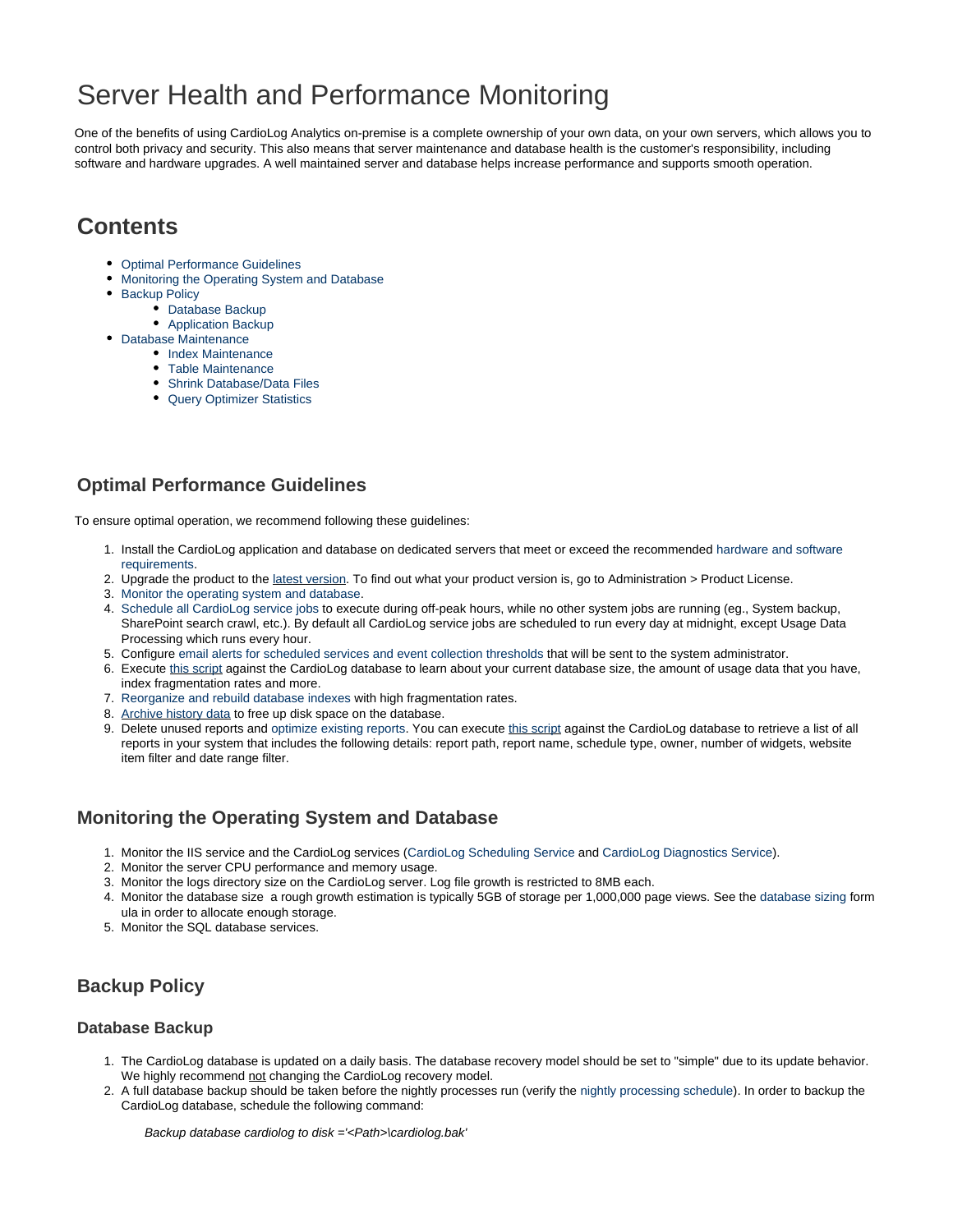Note: It is the customer's responsibility to keep the CardioLog database backup in a safe location. For more information about the database backup procedure please consult your local database administrator (DBA) or [Intlock support.](http://support.intlock.com/anonymous_requests/new)

#### <span id="page-1-0"></span>**Application Backup**

Backup the CardioLog installation directory after every software update.

#### <span id="page-1-1"></span>**Database Maintenance**

#### <span id="page-1-2"></span>**Index Maintenance**

1. Creating and dropping Indexes:

Creating or dropping indexes from the CardioLog database is prohibited. Please consult [Intlock support](http://support.intlock.com/tickets/new) if a DROP or CREATE operation is needed.

2. Rebuilding Indexes:

Rebuild can be performed manually (consult your local DBA about index rebuild), with the following considerations taken into account:

- Index rebuild may affect reporting performance.
- Index rebuild should be done after the automated nightly processes have run.

To ensure optimal operation, we recommend:

- Rebuilding indexes that have an average fragmentation of over 30% (with ONLINE = ON), and reorganize indexes when they are between 5% to 30%.
- Reorganizing indexes once a day during off-peak hours.
- Rebuilding indexes once a week during off-peak hours. There is no need to reorganize indexes if they're rebuilt the same day.
- Rebuilding indexes only for the current month if using partitioned tables by month (for table tab\_event\_log).

#### **Table Maintenance**

CardioLog does not support manual table reorganization. In cases of major table fragmentation, or when a database table needs to be regionalized, please consult [Intlock support.](http://support.intlock.com/anonymous_requests/new)

#### <span id="page-1-3"></span>**Shrink Database/Data Files**

CardioLog shrinks the database log file automatically. To disable this option, run the following command against the CardioLog database:

update tab qlobal settings set Value='false' where Category='OMAgent'and Name='ShrinkLogFile'

There is no need to consult Intlock support before shrinking the database data files.

#### <span id="page-1-4"></span>**Query Optimizer Statistics**

We recommend using auto-statistics update. Disabling or changing the statistics gathering process can affect the application performance, therefore it is highly discouraged. In addition to the above recommendations, the following T/SQL procedures can be used to monitor and maintain the CardioLog database:

| <b>DBCC</b><br><b>SHOWCONTIG</b>  | Displays data fragmentation information, and indexes of the specified table.                                                                                                                                                                                                                                                                                                                    |
|-----------------------------------|-------------------------------------------------------------------------------------------------------------------------------------------------------------------------------------------------------------------------------------------------------------------------------------------------------------------------------------------------------------------------------------------------|
| <b>DBCC DBREINDEX</b>             | Rebuilds one or more indexes for a table in the specified database.                                                                                                                                                                                                                                                                                                                             |
| <b>DBCC</b><br><b>INDEXDEFRAG</b> | Defragments clustered and secondary indexes within the specified table or view. DBCC INDEXDEFRAG is an online<br>operation, so it does not hold long-term locks that can block running queries or updates. DBCC INDEXDEFRAG can be<br>considerably faster than running DBCC DBREINDEX because a relatively unfragmented index can be defragmented<br>much faster than a new index can be built. |